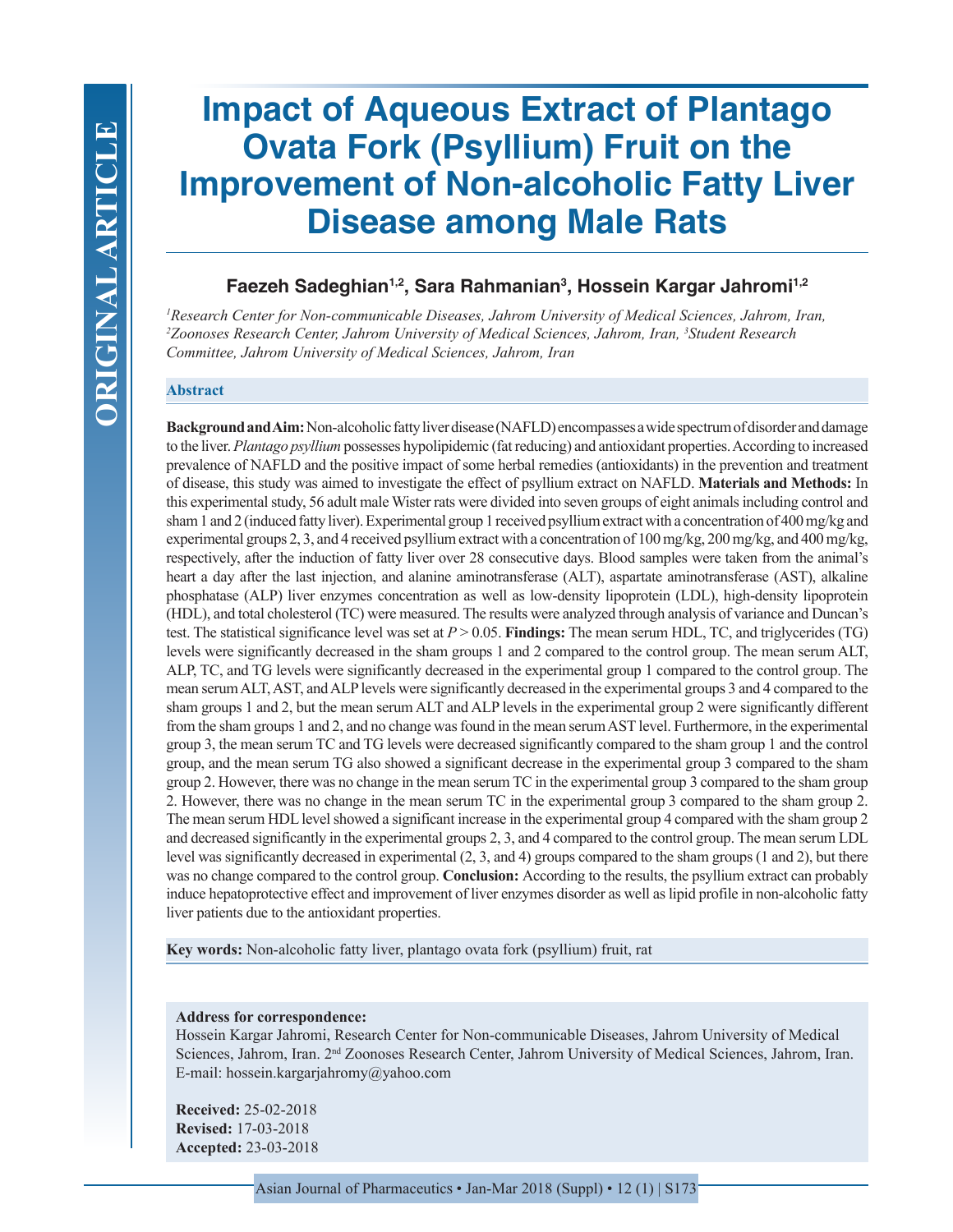## **INTRODUCTION**

**Non-alcoholic fatty liver disease (NAFLD) was firstly detected by Ludwig** *et al.* **(1980) in people with no history of alcohol intake.<sup>[1]</sup> NAFLD encompasses the simple steatosis to more progressive steatosis with** detected by Ludwig *et al.* (1980) in people with no history of alcohol intake.<sup>[1]</sup> NAFLD encompasses the simple steatosis to more progressive steatosis with associated hepatitis, fibrosis, and cirrhosis.[2] NAFLD is now considered the hepatic manifestation of metabolic syndrome and its clinical manifestations include type-2 diabetes, obesity, dyslipidemia, and hypertension. The prevalence of NAFLD in the general population in western countries is 20–30% and due to the rapidly increasing prevalence of risk factors of metabolic syndrome, it is now considered as the most common liver disease in the western world.[3] Epidemiological studies reported the prevalence of NAFLD as 2.8% in Iranian population.[4] The pathogenesis of NAFLD is not fully understood. Current evidence suggests that insulin resistance, obesity, oxidative stress, and inflammatory cascade play a role in the pathogenesis and progression of the disease.[5] The "twohit" hypothesis has been elaborated to explain the pathogenesis of NAFLD which was firstly proposed by Day and James. The first hit, insulin resistance and metabolic disturbances, results in hepatic lipid accumulation and sensitizes the liver to a variety of "second hits" including potential sources of oxidative stress.[6] Oxidative stress can contribute to increased lipid peroxidation in the liver cell plasma membrane. Oxidative by-products are hazardous and can influence nucleotide and protein synthesis. These compounds can also result in an increased secretion of inflammatory cytokines and activation of hepatic stellate cells, and consequently, fibrosis, inflammation, and apoptosis.[7,8] No exclusive treatment has not yet been detected for these patients (the treatment for fatty liver disease is dependent on treating other risk factors such as diabetes or high cholesterol level). However, due to the role of oxidative stress in the pathogenesis of the disease and low levels of antioxidants in these patients, many researchers have focused a great deal of attention on the use of antioxidants in the treatment of the disease.[9] Antioxidants contain a mix of nutrients including vitamins and minerals found in foods. The main antioxidants in foods including beta-carotene (a precursor of Vitamin A presents in dark orange fruits and vegetables), Vitamin C, which can be found in fruits, especially citrus fruits, Vitamin E in vegetable oils (such as olive oil, canola), kernels such as walnuts and almonds, and some minerals and herbs possess antioxidant properties like *Plantago psyllium*.<sup>[10]</sup> The genus Plantago belongs to the family Plantaginaceae and comprises about 250 species. Psyllium has a cosmopolitan distribution and is cultivated primarily in India and Pakistan.[11] Plantago ovata fork and *P. psyllium* L., which is known as psyllium in Iran, are widely used in pharmaceutical industries.<sup>[12]</sup> Psyllium contains compounds such as oleic acid, luteolin, linoleic acid, *betasitosterol*, fructose, glucose, lignoceric acid and *acubine* and campesterol, sucrose, alpha-amyrin, palmitic acid, and phenolic compounds; among which *acubin*e, luteolin, campesterol, and sucrose have antioxidant properties.[13] In a study by *Stankovi et al*. on the correlation between fatty acids released from the liver and serum lipid levels as well as histological features in

fatty liver of non-alcoholic mice, it was concluded that total cholesterol, high-density lipoprotein (HDL), and triglyceride decreased gradually, whereas a gradual increase occurred in low-density lipoprotein (LDL) level.<sup>[14]</sup> Findings of the study by Aijaz Ahmed *et al.* showed that fatty liver is the most common cause of elevated serum aminotransferase levels.[15] In a study by Lerman-Garber *et al*. on the effect of psyllium *plantago* in moderate-to-severe hypercholesterolemic patients, it was concluded that *P. psyllium* produced a reduction of 8% in total cholesterol and 11% in LDL cholesterol after 12 weeks, but no change was observed in triglycerides and *HDL*cholesterol levels.[16] Therefore, the aim of this study was to investigate the therapeutic effect of plantago ovata fork (psyllium) fruit on the improvement of non-alcoholic fatty liver in adult rats.

# **MATERIALS AND METHODS**

In this experimental study, 56 male Wistar rats weighing between 150 and 180 g were recruited. The rats were housed for a week in the animal breeding room of Jahrom University of Medical Sciences to adapt to the environment. They were exposed to either a normal cycle of 12 h of light and 12 h of darkness and the humidity was around 50–55%. All ethical principles regarding the use of laboratory animals were also taken into consideration. The inclusion criteria included healthy male Wistar rats weighing between 150–180 g and exclusion criteria were death of animals during the course of experimentation. Samples were selected using convenient sampling method and divided into groups using a random number table. In accordance with the previous articles, the psyllium extract was administered at doses of 100, 200, and 400 mg/kg body weight to groups.[17] Therefore, the control and experimental groups consisted of the following groups.

#### **Control group**

This group did not receive any treatment during the experiment  $(n = 8)$ .

#### *Control group 1*

This group received high-fat diet for 4 consecutive weeks. Autopsies were performed immediately on animals and their tissues and serum were sent out to the laboratory to ensure that the fatty liver in the mice was induced  $(n = 8)$ .

#### *Control group 2*

This group received high-fat diet for 4 consecutive weeks and then regular food for 28 days  $(n = 8)$ .

#### *Experimental group 1*

This group received the aqueous extract of psyllium at a concentration of 400 mg/kg body weight by oral gavage for 28 days  $(n = 8)$ .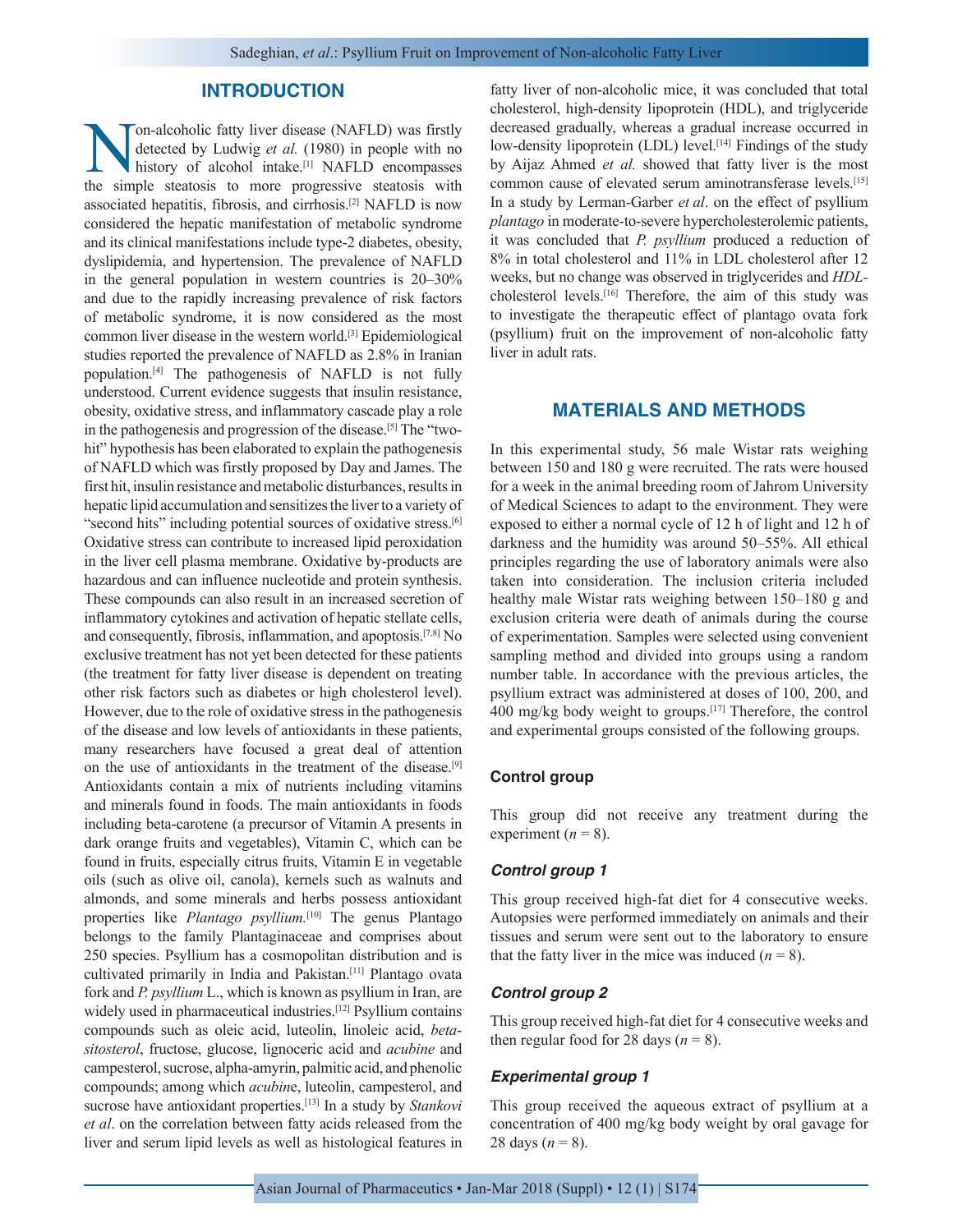#### *Experimental group 2*

This group received an aqueous extract of psyllium at a concentration of 100 mg/kg body weight by oral gavage for 28 days (after induction of fatty liver)  $(n = 8)$ .

#### *Experimental group 3*

This group received an aqueous extract of psyllium fruits at a concentration of 200 mg/kg body weight by oral gavage for 28 days (after induction of fatty liver)  $(n = 8)$ .

#### *Experimental group 4*

This group received an aqueous extract of psyllium at a concentration of 400 mg/kg body weight by oral gavage for 28 days (after induction of fatty liver)  $(n = 8)$ . 5 cc blood was directly taken from the heart of animals using a syringe (on day 29 after complete induction of non-alcoholic fatty liver) under anesthesia by diethyl ether at the end of the study. They were centrifuged at 3000 rpm for 15 min and stored at −20°C for alanine aminotransferase (ALT), aspartate aminotransferase (AST), alkaline phosphatase (ALP), triglycerides (TG), total cholesterol (TC), HDL, and LDL measurement. Pars laboratory test kits were used to measure these parameters. One-way analysis of variance and Duncan test were used to analyze the data through SPSS software. The statistical significance level was set at 0.05 (5%).

# **RESULTS**

The mean serum HDL, TC, and TG levels were significantly decreased in the sham groups 1 and 2 compared to the control group [Figures 1-3].

The mean serum ALT, ALP, TC, and TG levels were significantly decreased in the experimental group 1 compared to the control group [Figures 1,2,4,5].

The mean serum ALT, AST, and ALP levels were significantly decreased in the experimental groups (3 and 4) compared to the sham groups 1 and 2, but the mean serum ALT and ALP levels in the experimental group 2 were significantly different from the sham groups 1 and 2, and no change was found in the mean serum AST level [Figures 4-6].

In the experimental group 3, the mean serum TC and TG levels were decreased significantly compared to the sham group 1 and the control group. The mean serum TG also showed a significant decrease in the experimental group 3 compared to the sham group 2. However, there was no change in the mean serum TC in the experimental group 3 compared to the sham group 2 [Figures 1 and 2].

The mean serum TC and TG levels showed a significant decrease compared to the sham groups 1 and 2 and the control group in the experimental group 4 [Figures 1 and 2].



**Figure 1:** Average serum total cholesterol concentration in the studied groups. Means presented within each column with common letter are not significantly different according to Duncan test



**Figure 2:** Average serum triglycerides concentration in the studied groups. Means presented within each column with common letter are not significantly different according to Duncan test



**Figure 3:** Average serum high-density lipoprotein concentration in the studied groups. Means presented within each column with common letter are not significantly different according to Duncan test

A significant decrease was observed in the mean serum TG level of the experimental group 2 compared to the sham groups 1 and 2, but no change was seen in the mean serum TC level [Figures 1 and 2].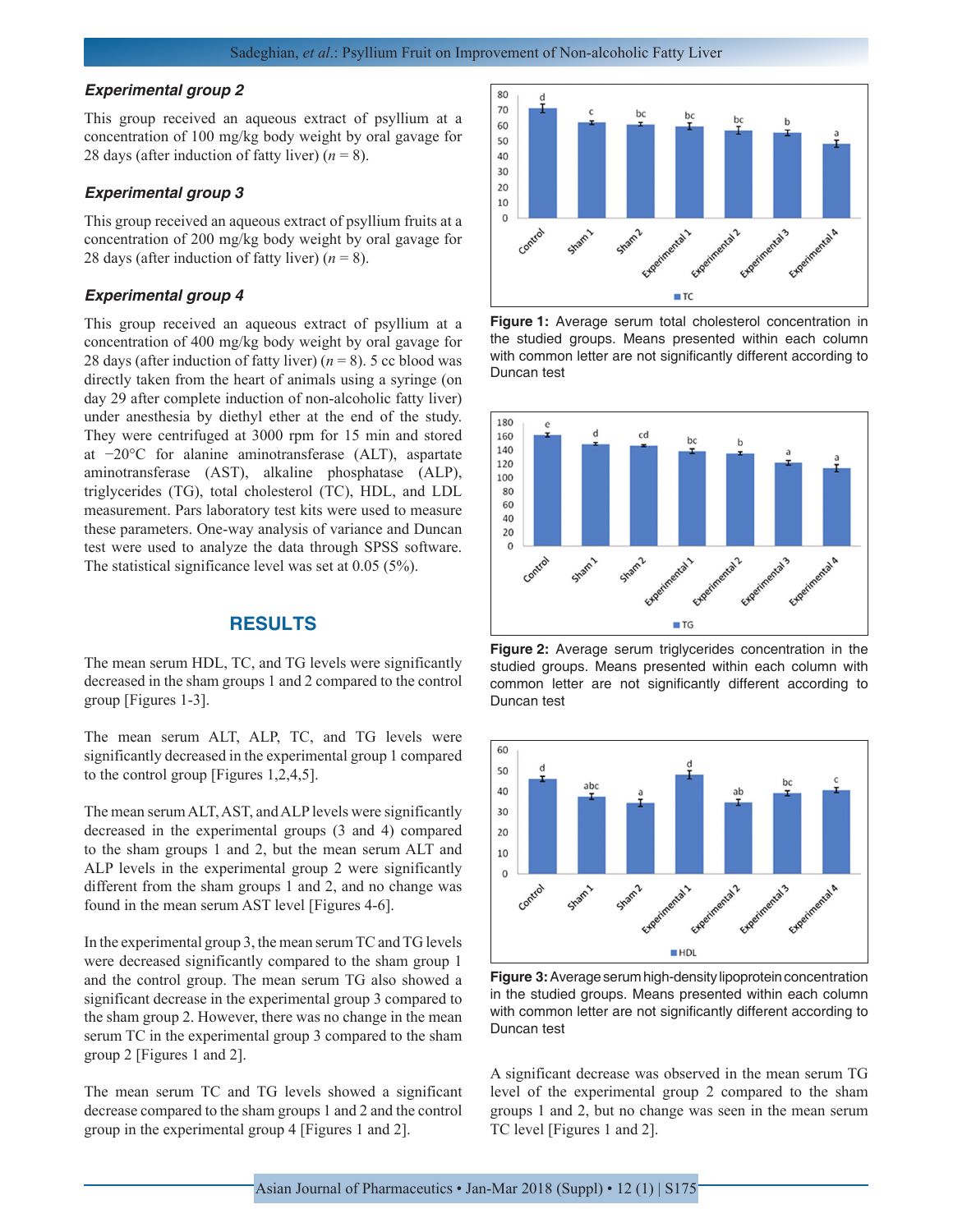The experimental group 4 showed a significant increase in the mean serum HDL level compared with the sham group 2 and decreased significantly in the experimental groups (2, 3, and 4) compared to the control group [Figure 3].

The mean serum LDL level was significantly decreased in experimental groups (2, 3, and 4) compared to the sham groups (1 and 2), but no change was found compared to the control group [Figure 7].

Comparison of the results of experimental groups receiving different doses revealed that the aqueous extract of psyllium at a concentration of 400 mg/kg plays an effective role in decreasing serum levels of ALT, AST, ALP, TC, TG, and LDL and increasing serum HDL compared to other doses.

#### **DISCUSSION**

NAFLD is characterized by excessive accumulation of fat in the liver of people who drink little or no alcohol. This disease has become increasingly recognized as a worldwide problem and treatment of patients with the disease is becoming frequent problem in clinical practice. Since then, herbal remedies made a significant contribution to the treatment of these patients. They can play an important role in preventing and treating the disease with minimal side effects and maximum efficacy. The results of this study showed that the aqueous extract of psyllium could improve the serum concentration of liver enzymes and lipid profiles in male rats due to its strong antioxidant effect, and it has also been shown that a dose of 400 mg/kg is the most effective and recommended concentration for treatment. In other words, this aqueous extract at a concentration of 400 mg/kg has an effective role in reducing the serum levels of ALT, AST, and ALP compared to other doses. The findings of a study by Akbarzadeh *et al.* (2017) suggested that the use of PP followed by dietary supplements in people with overweight and non-alcoholic fatty liver for 10 weeks could lead to a significant reduction in body weight, waist circumference, body fat percentage, and plasma levels of ALT compared with placebo group.<sup>[18]</sup> Moreover, other studies have found that physical activity and diet can lead to a significant decrease in weight, body mass index, and ALT plasma level.<sup>[19]</sup> According to the results of other studies, metabolic syndrome treatment is one of the main recommendations for treating patients with non-alcoholic fatty liver. Some healthy diets including unsaturated fats and plenty of vegetables and fruits are useful for patients with non-alcoholic fatty liver.<sup>[20]</sup> Exposure to excess body fat, especially intra-abdominal fat in obese people with non-alcoholic steatohepatitis, is associated with increased risk of metabolic complications.[21,22] In addition, it should be noted that high level of free fatty acids released and decreased beta-oxidation in the liver induced by active oxygen species can cause additional oxidative stress and destructive inflammatory responses.[20] Based on the results



**Figure 4:** Average serum alanine aminotransferase concentration in the studied groups. Means presented within each column with common letter are not significantly different according to Duncan test



**Figure 5:** Average serum alkaline phosphatase concentration in the studied groups. Means presented within each column with common letter are not significantly different according to Duncan test



**Figure 6:** Average serum aspartate aminotransferase concentration in the studied groups. Means presented within each column with common letter are not significantly different according to Duncan test

of this study, the aqueous extract of psyllium at the dose of 400 mg/kg can significantly reduce serum levels of TC, TG, and LDL compared to other doses and increase serum HDL level; thus, the body fat percentage is found to decrease. The findings from other study also suggest that high doses of psyllium extract can reduce body weight, body mass index,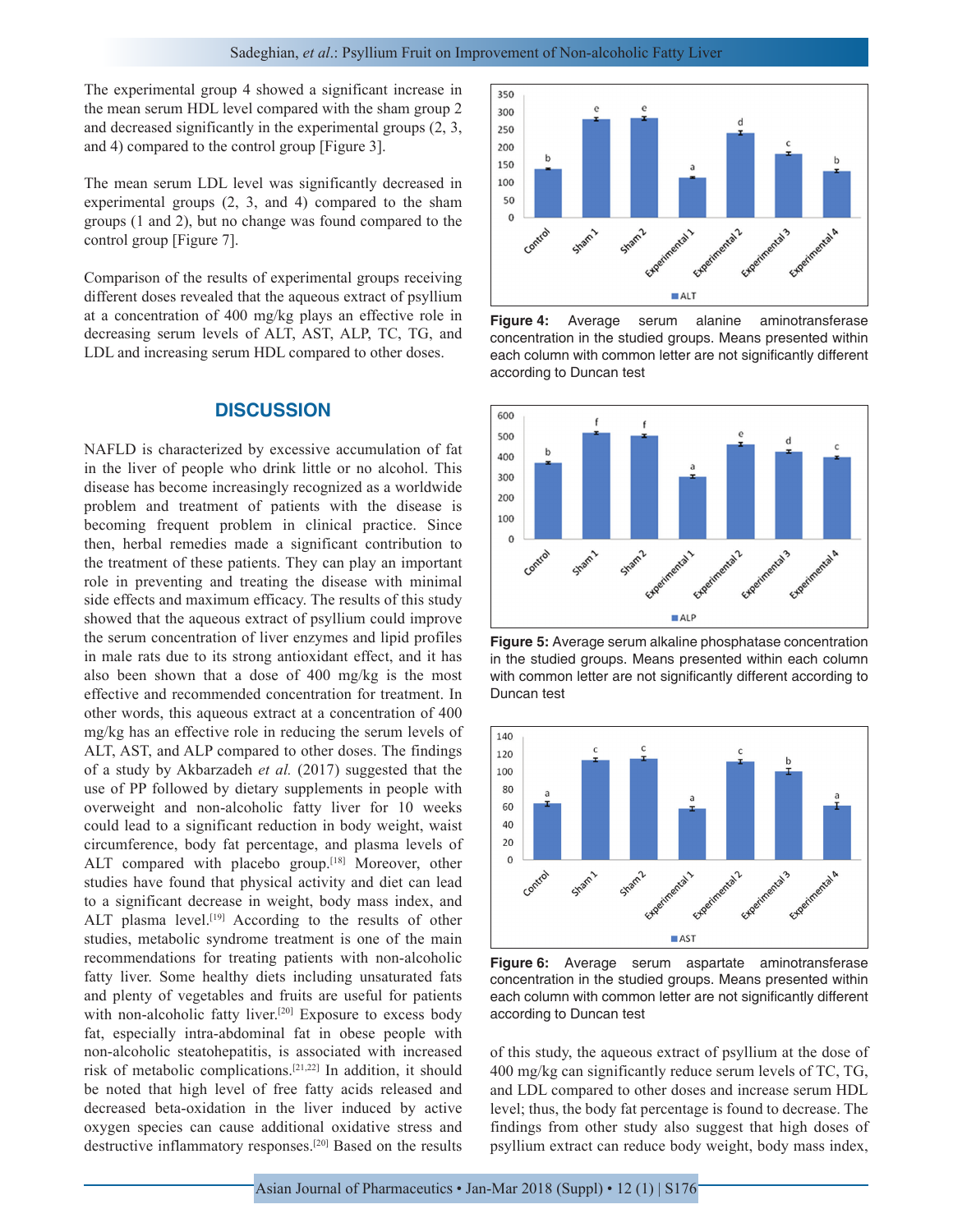

**Figure 7:** Average serum low-density lipoprotein concentration in the studied groups. Means presented within each column with common letter are not significantly different according to Duncan test

and total body fat percentage.[23] It was also reported that psyllium can make cells sensitive to insulin through reducing the free fatty acids and lowered release of glycerol from adipose tissue. Therefore, psyllium is considered to be an herbal remedy for delaying the liver damages or prevention in patients with unsaturated fatty liver.

## **CONCLUSION**

According to the results, the psyllium extract can probably induce hepatoprotective effect and improvement of liver enzymes disorder as well as lipid profile in non-alcoholic fatty liver patients due to the antioxidant properties.

# **REFERENCES**

- 1. McCullough AJ. The clinical features, diagnosis and natural history of nonalcoholic fatty liver disease. Clin Liver Dis 2004;8:521-33, viii.
- 2. Marchesini G, Bugianesi E, Forlani G, Cerrelli F, Lenzi M, Manini R, *et al.* Nonalcoholic fatty liver, steatohepatitis, and the metabolic syndrome. Hepatology 2003;37:917-23.
- 3. Bedogni G, Miglioli L, Masutti F, Tiribelli C, Marchesini G, Bellentani S, *et al.* Prevalence of and risk factors for nonalcoholic fatty liver disease: The dionysos nutrition and liver study. Hepatology 2005;42:44-52.
- 4. Jamali R, Khonsari M, Merat S, Khoshnia M, Jafari E, Bahram Kalhori A, *et al.* Persistent alanine aminotransferase elevation among the general iranian population: Prevalence and causes. World J Gastroenterol 2008;14:2867-71.
- 5. Jou J, Choi SS, Diehl AM.Mechanisms of disease progression in nonalcoholic fatty liver disease. Semin Liver Dis. 2008;28:370-9.
- 6. Day CP, James OF. Steatohepatitis: A tale of two "hits"? Gastroenterology 1998;14:2867.
- 7. Edmison J, McCullough AJ. Pathogenesis of non-alcoholic steatohepatitis: Human data. Clin Liver Dis 2007;11:75-104, ix.
- 8. Madan K, Bhardwaj P, Thareja S, Gupta SD, Saraya A. Oxidant stress and antioxidant status among patients with nonalcoholic fatty liver disease (NAFLD). J Clin Gastroenterol 2006;40:930-5.
- 9. Younossi ZM. Review article: Current management of non-alcoholic fatty liver disease and non-alcoholic steatohepatitis. Aliment Pharmacol Ther 2008;28:2-12.
- 10. Rice-Evans CA, Miller NJ. Antioxidant activities of flavonoids as bioactive components of food. Biochem Soc Trans 1996;24:790-5.
- 11. Chakrabort MK, Patel KV. Chemical-composition of Isabgol (*Plantago ovata* forsk) seed. J Food Sci 1992;8:389-90.
- 12. Ghahraman A. Fluorescent of Iran. Vol. 6. Tehran: Research institute of Forest and Range; 1984.
- 13. Pandita D. Cytomeiotic analysis of Plantago ovata forsk–an indian restorative plant. J Plant Animal Environ Sci 2013;3(3):118-121.
- 14. Stanković MN, Mladenović DR, Duričić I, Šobajić SS, Timić J, Jorgačević B, *et al.* Time-dependent changes and association between liver free fatty acids, serum lipid profile and histological features in mice model of nonalcoholic fatty liver disease. Arch Med Res 2014;45:116-24.
- 15. Ahmed A, Wong RJ, Harrison SA. Nonalcoholic fatty liver disease review: Diagnosis, treatment, and outcomes. Clin Gastroenterol Hepatol 2015;13:2062-70.
- 16. Lerman Garber I, Lagunas M, Sienra Pérez JC, Ahumada Ayala M, Saldaña A, Cardoso Saldaña G, *et al.* The effect of psyllium *Plantago* in slightly to moderately hypercholesterolemic patients. Arch Inst Cardiol Mex 1990;60:535-9.
- 17. Lee J, Chae K, Ha J, Park BY, Lee HS, Jeong S, *et al*. Regulation of obesity and lipid disorders by herbal extracts from *Morus alba*, *Melissa officinalis*, and *Artemisia capillaris* in high-fat diet-induced obese mice. J Ethnopharmacol 2008;115:263-70.
- 18. Nourian M, Akbarzadeh Z, Askari G, Maracy MR. The effect of psyllium on body composition measurements and liver enzymes in overweight or obese adults with nonalcoholic. IJBR 2016;7:1545-54.
- 19. Catalano D, Trovato GM, Martines GF, Randazzo M, Tonzuso A. Bright liver, body composition and insulin resistance changes with nutritional intervention: A follow-up study. Liver Int 2008;28:1280-7.
- 20. Oliveira LP, de Jesús RP, Freire TO, Oliveira CP, Castro Lyra A, Lyra LG, *et al.* Possible molecular mechanisms soy-mediated in preventing and treating nonalcoholic fatty liver disease. Nutr Hosp 2012;27:991-8.
- 21. Gutierrez-Grobe Y, Gavilanes-Espinar JG, Mendez-Sanchez N. Physical activity and nonalcoholic fatty liver disease. Ann Hepatol 2009;8:273-4.
- 22. Schwimmer JB, Pardee PE, Lavine JE, Blumkin AK, Cook S. Cardiovascular risk factors and the metabolic